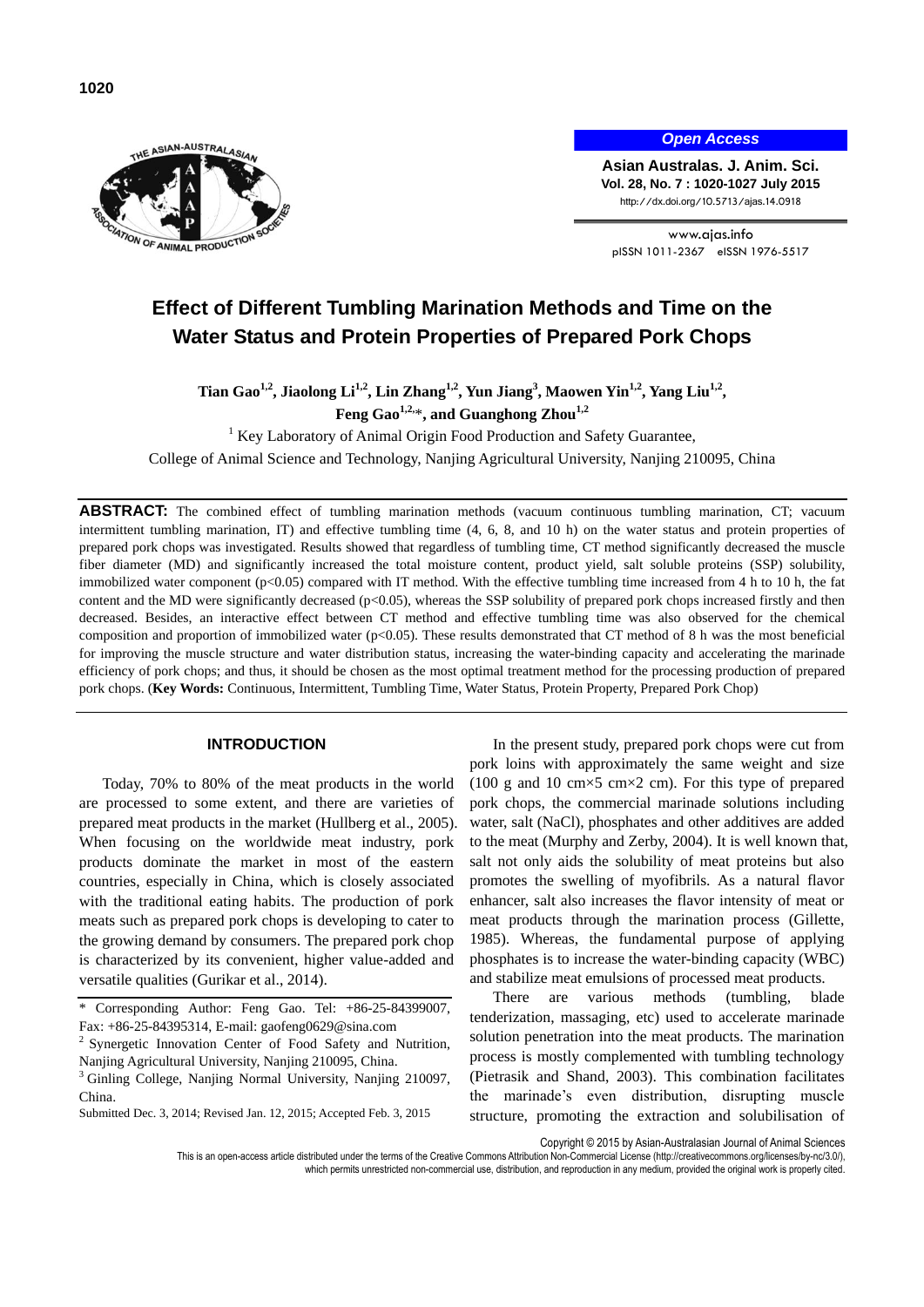myofibrillar protein complex, and consequently changing the protein properties and increasing the WBC of meat products (Cassidy et al., 1978; Krause et al., 1978; Motycka and Bechtel, 1983; Plimpton et al., 1991; Alvarado and McKee, 2007).

There are many differences in the technical parameters of tumbling marination (continuous versus intermittent tumbling, tumbling marination time, drum speed and degree of loading of drum, etc) of prepared pork chops. Any changes in these parameters would affect the quality characteristics and consumer satisfaction of the final products. However, there is little information available on the effect of critical technical parameters on prepared pork chops. Hence, the objective of this study was to investigate the effect of the two most critical factors of tumbling marination methods (continuous vs intermittent tumbling) and actual tumbling time (4, 6, 8, and 10 h) on the water status and protein properties of prepared pork chops, thus obtaining the optimal technological parameters to produce high-quality prepared pork chops.

# **MATERIALS AND METHODS**

## **Meat samples and experimental design**

Fresh whole pork loins (*Longissimus dorsi*) were obtained randomly from a local slaughterhouse at 48 h postmortem. The average weight of the slaughtered crossbred barrow pigs ([Yorkshire×Landrace]×Duroc) was approximately 95 kg. The pork loins were chosen as they are a relatively homogenous muscle with the normal pH value 5.57±0.03, total moisture content 73.47±0.35%, crude protein content 22.11±0.11% and fat content (ether extractable) 3.09±0.26%. After the removal of all external fat, fascia and separable connective tissue, the pork loins were packed in low density polyethylene bags temporarily and stored at 2°C for subsequent experiments.

The composition of the marinade solution, optimized in preliminary investigations, was designed to give the following concentration of ingredients, percentage by raw meat weight: sodium chloride (NaCl) 1.50%, sodium pyrophosphate (TSPP) 0.14%, sodium tripolyphosphate (STPP) 0.08%, sodium hexametphosphate (SHMP) 0.08% and white pepper powder 0.30%. NaCl and polyphosphates were analytical grade and were purchased from Xuzhou Tianjia Chemical Plant Co. Limited (Xuzhou, China). The white pepper powder was purchased from Kunshan Spices Co. Limited (Kunshan, China). When testing, the pork loins were cut into chop samples of approximately the same weight and size (100 g and 10 cm $\times$ 5 cm $\times$ 2 cm). The length of pork chops was 10 cm and parallel to the muscle fiber direction. The ratio of meat weight to marinade weight was 100:35 for all treatments.

This study applied a 2×4 factorial experimental design. Eight experimental treatments were formulated to contain two tumbling marination methods (vacuum continuous tumbling marination, CT; vacuum intermittent tumbling marination, IT) and four effective tumbling times (4, 6, 8, and 10 h). The intermittent schedule was 20 min on and 10 min off for the total treatment time of 6, 9, 12, and 15 h with the effective tumbling time equal to 4, 6, 8, and 10 h, respectively. The cut pork chops and marinade solution were placed in a vacuum tumbler (ESK-125, Kakona Gmbh Company, Kempten, Germany) with tumbling conditions of 11 revolutions per minute, vacuum at 90% and temperature at 2°C for all treatments. Eight treatments were named as CT-4 h, CT-6 h, CT-8 h, CT-10 h, IT-4 h, IT-6 h, IT-8 h, and IT-10 h, respectively. Each treatment consisted of three replicates of four samples. After the marination experiments, all samples were dabbed with tissue paper to absorb surface water for the further analysis.

#### **Chemical composition analysis**

The chemical composition of chop samples at the end of every tumbling experiment was determined. The total moisture content was determined by the drying method as recommended by the Association of Official Analytical Chemists (AOAC, 2000). Fat content was determined by using an ether solvent extraction system. Crude protein content was determined by the Kjeldahl method with an automatic nitrogen analyzer (Kjeltec 2300 Analyzer Unit, Foss Tecator A B, Höganas, Sweden).

#### **Product yield**

The weights of pork chops before marinating  $(W_1/g)$ and after marinating  $(W_2/g)$  were recorded individually. The following formula was used to calculate the product yield as described by Barbut et al. (2005) with some modifications: Product yield  $(\%) = W_2/W_1 \times 100$ .

# **Salt soluble proteins extraction and solubility determination**

Salt soluble proteins (SSP) solubility was determined with a modification of the procedures of Frye et al. (1986). Small sponges (2 cm×2 cm×2 cm) were added into tumbler together with the chop samples and marinade at the start of marination experiments. Then the sponge was removed immediately after experiments and pressed by a 50 mL volumetric syringe to get 4 g slurry. After vacuum treatment for 15 min, the slurry was added in 200 mL of 3% NaCl solution. After storing at 4°C for 24 h, the slurry solution was centrifuged for 15 min at 10,400×g at 4°C (Beckman Allegra 64R, Beckman-Coulter Company, Fullerton, CA, USA). The total protein content in the supernatant was determined by the Coomassie brilliant blue reagent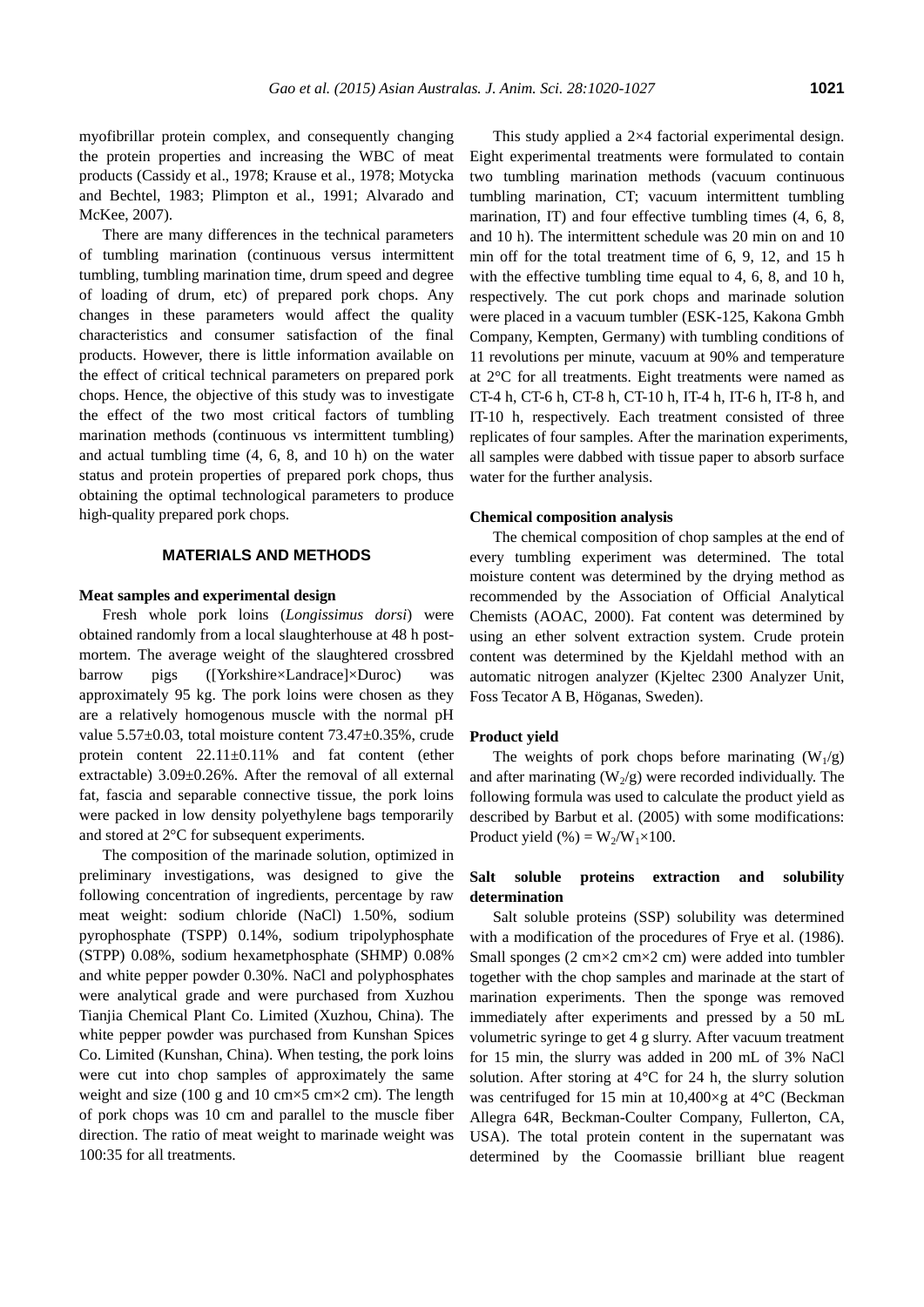(Nanjing Jiancheng Bioengineering Institute, Nanjing, China) from the absorbance at 595 nm.

# **Histological observation**

Histological sections were made according to the procedures of Li et al. (2008) with some modifications. A sample of 5 mm $\times$ 5 mm $\times$ 10 mm was cut out parallel to the muscle fiber direction, from the middle part of each raw pork chop after marination treatment. The cut sample was frozen in liquid nitrogen and then stored at  $-80^{\circ}$ C. The sample was sectioned into 10 μm slices with a cryostat microtome (CM1900, Leica, Nussloch, Germany) at  $-24^{\circ}$ C. The sections were placed on glass slides, contrast-stained with hematoxylin and eosin, dehydrated by using a series of gradually increasing concentrations of ethanol (70% to 100%) and sealed with Canada balsam. Sealed samples were visually examined using a light microscope (Olympus BX41, Olympus Optical Co. Ltd., Tokyo, Japan) with a 10×objective for cross sections and images were captured using an Olympus DP12 CCD digital camera (Olympus Optical Co. Ltd., Tokyo, Japan). Measurement points were randomly selected from each photograph and muscle fiber diameter (MD, μm) was determined by the Image-Pro Plus 6.0 software (Media Cybernetics, Bethesda, Silver Spring, MD, USA).

# **Nuclear magnetic resonance transverse relaxation (T2) measurement**

Nuclear magnetic resonance (NMR) relaxation measurements were performed on a Niumag Pulsed NMR analyzer (PQ001, Niumag Corporation, Shanghai, China) using a modification of the procedures of Straadt et al. (2007). The NMR instrument was equipped with a 15 mm variable temperature probe. Approximately 3 g of raw meat sample from the center of each pork chop was individually wrapped in parafilm membrane, placed in a cylindrical glass tube and inserted in the NMR probe. The analyzer was operated at a resonance frequency of 22.4 MHz at 32°C. Transverse relaxation times  $(T_2)$  were measured using the Carr-Purcell-Meiboom-Gill sequence. The  $T_2$  measurements were performed with a τ-value (time between 90° pulse and 180° pulse) of 150 μs. Data from 4,096 echoes were acquired as 16 scan repetitions. The obtained  $T<sub>2</sub>$  data were analyzed using a multi-exponential model under the program Multi Exp Inv Analysis (Niumag Corporation, Shanghai, China).

## **Statistical analysis**

All data were analyzed by analysis of variance using the general linear model procedure of the SAS statistical package (Statistics Analysis System 8.1, SAS Inc., Cary, NC, USA) for significant differences among treatment means based on tumbling marination methods, tumbling

time and their interactions. If significant differences  $(p<0.05)$  were found in factors, the Duncan's new multiple range test was used to rank the means.

## **RESULTS**

#### **Chemical composition**

The total moisture content (%) of prepared pork chops significantly increased (p<0.05) for CT method compared with that of IT method regardless of tumbling time, as shown in Table 1. However, the crude protein content (%) and fat content  $(\%)$  significantly decreased  $(p<0.05)$  with the effective tumbling time increased from 4 h to 10 h regardless of tumbling methods, and the lowest values for both methods were obtained at 10 h. Additionally, there were interactive effects on the chemical composition between tumbling methods and effective tumbling time  $(p<0.05)$ .

#### **Product yield and salt soluble proteins solubility**

The product yield (%) and SSP solubility (mg/mL) of prepared pork chops significantly increased  $(p<0.05)$  for CT method compared with those of IT method regardless of tumbling time, as shown in Table 1 and 2. Whereas the SSP solubility increased firstly and then decreased with the effective tumbling time increasing from 4 h to 10 h, and the SSP solubility of 8 h was significantly higher ( $p<0.05$ ) than the other groups in terms of tumbling time (Table 2).

#### **Muscle fiber determination**

The MD of prepared pork chops from the CT method was lower than that of those from the IT method for the same effective tumbling time, as shown in Figure 1. For the same tumbling method, the MD had a trend towards decreasing with the increasing of effective tumbling time. After 4 h, single muscle fibers and muscle bundles could be distinguish, with the muscle microstructure of integrated tissue in clear outline. The muscle fiber of 6 h began to display slight extrusion deformation with smooth swelling. The muscle fibers after 8 h showed much more severe distortions and individual dissolved broken phenomena (as shown by the arrow), the effect of CT method was greater than IT method. The muscle fiber of 10 h displayed the severest distortions and dissolved broken phenomena along with the smallest diameter and the biggest gap (as shown by the arrow, especially for CT method).

The obtained MD (μm) results were summarized in Table 2. The MD of prepared pork chops significantly decreased  $(p<0.05)$  for CT method in comparison to that of IT method regardless of tumbling time. Whereas the MD decreased with the increasing of effective tumbling time from 4 h to 10 h, and the MD of 10 h was significantly lower (p<0.05) than the other treatments. Additionally, there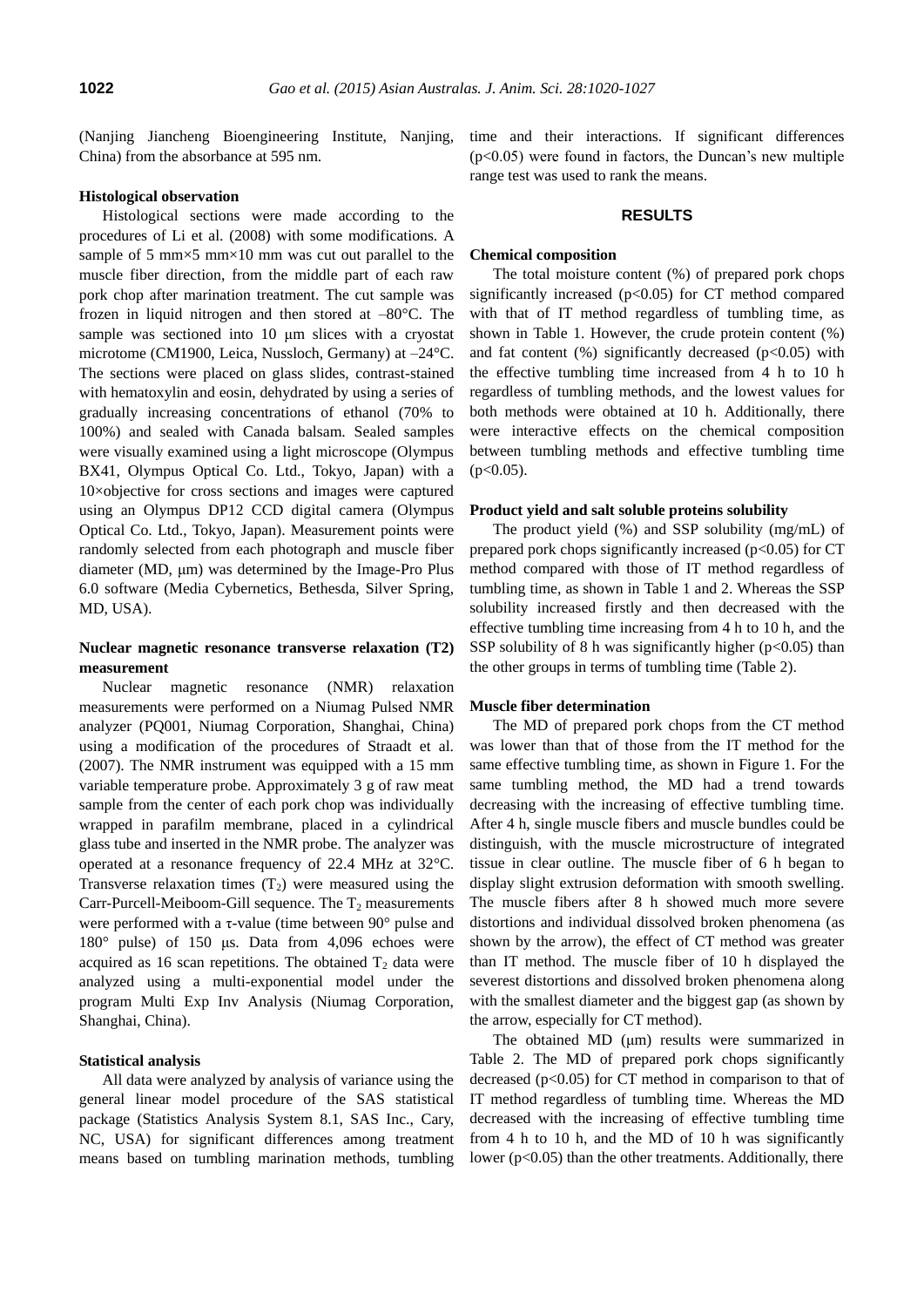| $\mathsf{u}_\mathsf{u}$<br>Items | Protein (%)                   | Moisture (%)                  | Fat $(\%)$                    | Product yield (%)   |
|----------------------------------|-------------------------------|-------------------------------|-------------------------------|---------------------|
| $CT-4h$                          | $20.48 \pm 0.14^a$            | $75.45 \pm 0.08$ <sup>c</sup> | $2.18 \pm 0.11^a$             | $103.26 \pm 1.05$   |
|                                  |                               |                               |                               |                     |
| CT-6h                            | $20.32 \pm 0.21$ <sup>a</sup> | $75.46 \pm 0.05$ <sup>c</sup> | $1.98 \pm 0.09^b$             | $103.83 \pm 0.72$   |
| $CT-8h$                          | $19.95 \pm 0.18^b$            | $76.49 \pm 0.12^b$            | $1.67 \pm 0.09$ <sup>cd</sup> | $103.79 \pm 1.17$   |
| $CT-10h$                         | $19.25 \pm 0.15^d$            | $76.83 \pm 0.05^a$            | $1.17 \pm 0.06^e$             | $104.73 \pm 1.72$   |
| $IT-4h$                          | $20.44 \pm 0.08^a$            | $73.91 \pm 0.03$ <sup>d</sup> | $2.18 \pm 0.16^a$             | $101.23 \pm 1.00$   |
| $IT-6h$                          | $19.96 \pm 0.14^b$            | $73.48 \pm 0.19^e$            | $1.74 \pm 0.17$ <sup>c</sup>  | $100.95 \pm 1.56$   |
| IT-8h                            | $19.65 \pm 0.22$ <sup>c</sup> | $75.32 \pm 0.11$ <sup>c</sup> | $1.54 \pm 0.05$ <sup>d</sup>  | $101.74 \pm 0.72$   |
| $IT-10h$                         | $19.05 \pm 0.12$ <sup>d</sup> | $72.98 \pm 0.14$ <sup>f</sup> | $1.29 \pm 0.02^e$             | $101.86 \pm 1.98$   |
| Methods                          |                               |                               |                               |                     |
| CT                               | $20.25 \pm 0.24$              | $76.06 \pm 0.64$ <sup>a</sup> | $1.75 \pm 0.40$               | $103.91 \pm 1.18^a$ |
| IT                               | $19.77 \pm 0.54$              | $73.92 \pm 0.91^{\rm b}$      | $1.69 \pm 0.35$               | $101.44 \pm 1.26^b$ |
| Time                             |                               |                               |                               |                     |
| 4 h                              | $20.46 \pm 0.11^{\text{a}}$   | $74.68 \pm 0.85$              | $2.18 \pm 0.07^a$             | $102.24 \pm 1.44$   |
| 6 h                              | $20.14 \pm 0.24^b$            | 74.47±1.09                    | $1.86 \pm 0.17^b$             | $102.39 \pm 1.92$   |
| 8 h                              | $19.80 \pm 0.22$ <sup>c</sup> | $75.90 \pm 0.65$              | $1.61 \pm 0.09$ <sup>c</sup>  | $102.76 \pm 1.42$   |
| 10 <sub>h</sub>                  | $19.65 \pm 0.67$ <sup>c</sup> | 74.91±2.11                    | $1.23 \pm 0.08$ <sup>d</sup>  | $103.29 \pm 2.28$   |
| Two-way analysis of variance     |                               |                               |                               |                     |
| Methods                          | 0.073                         | < 0.0001                      | 0.113                         | 0.001               |
| Time                             | 0.006                         | 0.264                         | < 0.0001                      | 0.530               |
| Interaction                      | < 0.0001                      | < 0.0001                      | 0.014                         | 0.893               |

Table 1. Effect of different tumbling marination methods and time on the chemical composition and product yield of prepared pork chops

CT, vacuum continuous tumbling marination; IT, vacuum intermittent tumbling marination.

a-e Means with different letters in the same column (within each main effect or interaction) are significantly different (p<0.05). Values are reported as means±standard deviation of three replicates.

| Items                        | SSP solubility (mg/mL)       | MD (µm)                       | PI(%)                           | PII $(\%)$                      | PIII $(\%)$                     |  |  |
|------------------------------|------------------------------|-------------------------------|---------------------------------|---------------------------------|---------------------------------|--|--|
| $CT-4h$                      | $0.98 \pm 0.01$              | $78.08 \pm 0.95$              | $0.044 \pm 0.001^a$             | $0.949 \pm 0.001$ <sup>c</sup>  | $0.007 \pm 0.001$ <sup>c</sup>  |  |  |
| CT-6h                        | $1.05 \pm 0.02$              | $74.19 \pm 0.96$              | $0.034 \pm 0.001$ <sup>bc</sup> | $0.949 \pm 0.002$ <sup>c</sup>  | $0.017 \pm 0.002^{ab}$          |  |  |
| CT-8h                        | $1.16 \pm 0.02$              | $68.87 \pm 1.32$              | $0.032 \pm 0.002$ <sup>cd</sup> | $0.964 \pm 0.002^a$             | $0.005 \pm 0.001$ <sup>c</sup>  |  |  |
| $CT-10h$                     | $0.89 \pm 0.01$              | $59.52 \pm 0.62$              | $0.035 \pm 0.003^b$             | $0.959 \pm 0.003^a$             | $0.006 \pm 0.003$ <sup>c</sup>  |  |  |
| $IT-4h$                      | $0.88 \pm 0.03$              | $82.89 \pm 0.98$              | $0.030 \pm 0.002$ <sup>d</sup>  | $0.950 \pm 0.002$ <sup>c</sup>  | $0.019 \pm 0.003^{ab}$          |  |  |
| $IT-6h$                      | $1.04 \pm 0.07$              | $77.09 \pm 1.25$              | $0.031 \pm 0.003$ <sup>cd</sup> | $0.949 \pm 0.004$ <sup>d</sup>  | $0.020 \pm 0.005^{\text{a}}$    |  |  |
| $IT-8h$                      | $1.06 \pm 0.06$              | 73.72±0.92                    | $0.029 \pm 0.001$ <sup>d</sup>  | $0.951 \pm 0.002$ <sup>bc</sup> | $0.022 \pm 0.004$ <sup>a</sup>  |  |  |
| $IT-10h$                     | $0.85 \pm 0.01$              | $62.38 \pm 0.78$              | $0.031 \pm 0.001$ <sup>cd</sup> | $0.955 \pm 0.004^b$             | $0.015 \pm 0.002^b$             |  |  |
| Methods                      |                              |                               |                                 |                                 |                                 |  |  |
| CT                           | $1.02 \pm 0.10^a$            | $70.17 \pm 7.29^b$            | $0.036 \pm 0.005^a$             | $0.955 \pm 0.007^a$             | $0.009 \pm 0.005^b$             |  |  |
| IT                           | $0.96 \pm 0.10^b$            | $74.02 \pm 7.86^a$            | $0.030 \pm 0.001^b$             | $0.951 \pm 0.003^b$             | $0.019 \pm 0.004^a$             |  |  |
| Time                         |                              |                               |                                 |                                 |                                 |  |  |
| 4 h                          | $0.93 \pm 0.06^c$            | $80.49 \pm 2.76^{\circ}$      | $0.037 \pm 0.007^a$             | $0.950 \pm 0.001^b$             | $0.014 \pm 0.007$ <sup>ab</sup> |  |  |
| 6 h                          | $1.04 \pm 0.05^b$            | $75.64 \pm 1.87^b$            | $0.032 \pm 0.002^{ab}$          | $0.949 \pm 0.003^b$             | $0.019 \pm 0.004^a$             |  |  |
| 8 h                          | $1.11 \pm 0.07^a$            | $71.29 \pm 2.72$ <sup>c</sup> | $0.030 \pm 0.002^b$             | $0.957 \pm 0.007^a$             | $0.013 \pm 0.009^{ab}$          |  |  |
| 10 <sub>h</sub>              | $0.87 \pm 0.03$ <sup>c</sup> | $60.95 \pm 1.68$ <sup>d</sup> | $0.033 \pm 0.003^{ab}$          | $0.956 \pm 0.004^a$             | $0.010\pm0.005^b$               |  |  |
| Two-way analysis of variance |                              |                               |                                 |                                 |                                 |  |  |
| Methods                      | 0.001                        | < 0.0001                      | < 0.0001                        | 0.001                           | < 0.0001                        |  |  |
| Time                         | < 0.0001                     | < 0.0001                      | 0.001                           | 0.006                           | 0.001                           |  |  |
| Interaction                  | 0.114                        | 0.092                         | 0.001                           | 0.005                           | 0.008                           |  |  |

**Table 2.** Effect of different tumbling marination methods and time on the SSP solubility, muscle fiber diameter and the  $T_2$  peak area ratio of prepared pork chops

SSP, salt soluble proteins; MD, muscle fiber diameter; NMR, nuclear magnetic resonance; PI, the T<sub>21</sub> peak area ratio of NMR graph; PII, the T<sub>22</sub> peak area ratio of NMR graph; PIII, the T<sub>23</sub> peak area ratio of NMR graph; CT, vacuum continuous tumbling marination; IT, vacuum intermittent tumbling marination.

 $a$ -f Means with different letters in the same column (within each main effect or interaction) are significantly different (p<0.05). Values are reported as means±standard deviation of three replicates.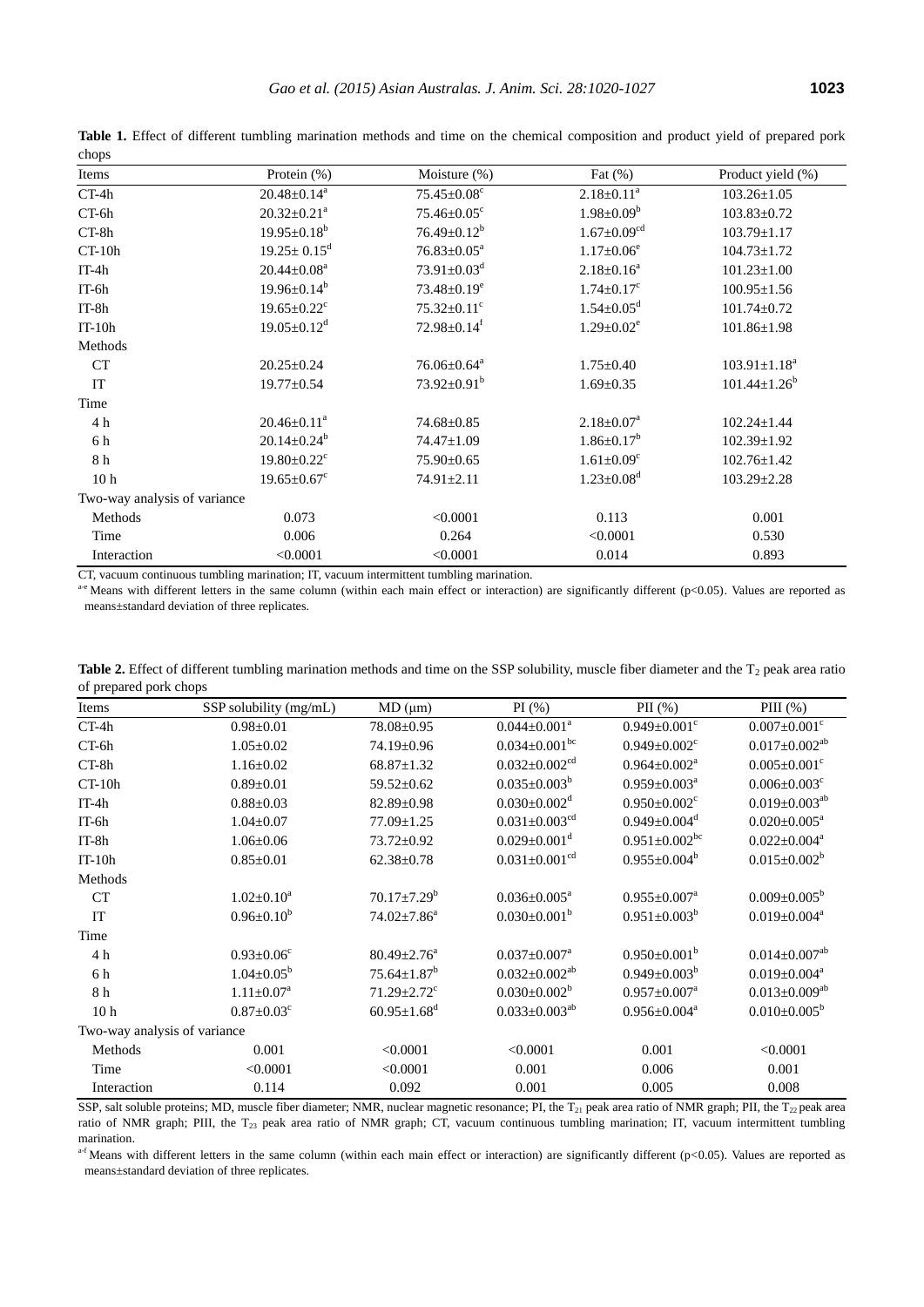

**Figure 1.** Light microscopy of cross sections of muscle fibers of pork chops prepared by different tumbling marination methods and time (a, vacuum continuous tumbling marination for 4 h; b, vacuum continuous tumbling marination for 6 h; c, vacuum continuous tumbling marination for 8 h; d, vacuum continuous tumbling marination for 10 h; e, vacuum intermittent tumbling marination for 6 h; f, vacuum intermittent tumbling marination for 9 h; g, vacuum intermittent tumbling marination for 12 h; h, vacuum intermittent tumbling marination for 15 h;  $10\times$ magnification, representative of  $n = 3$ ).

was no interactive effect on the MD between tumbling methods and tumbling time (p>0.05).

# Nuclear magnetic resonance transverse relaxation  $(T_2)$ **measurements**

There were three water components, a minor component between 1 to 10 ms  $(T_{21})$ , a major component between 30 to 100 ms  $(T_{22})$  and finally a much weaker component between 100 and 500 ms  $(T_{23})$ , as shown in Figure 2. The peaks of the major component of various tumbling treatments had a trend of slight shifting towards higher relaxation times with the effectively increasing tumbling time from 4 h to 10 h.

The obtained NMR  $T_2$  peak area ratio (%) results are summarized in Table 2. The  $T_{22}$  peak area ratio (%) of prepared pork chops significantly increased  $(p<0.05)$  for CT method compared with that of IT method in spite of tumbling time. While the  $T_{22}$  peak area ratio increased with the increasing of effective tumbling time from 4 h to 10 h, and the highest  $T_{22}$  peak area ratio was observed at 8 h. In addition, the  $T_{22}$  peak area ratio was significantly affected by the interactive influences of tumbling methods and tumbling time  $(p<0.05)$  with the highest observed in CT method of 8 h.

#### **DISCUSSION**

The compositional properties of marinated meat products can be changed by tumbling processing technology (Dolata et al., 2004). The SSP (including myosin, actin, actomyosin, etc.) are extracted from the muscle with salt (Marsh, 1977). Largely depending on salt concentration and muscle structures, the SSP solubility reflects the degree of protein denaturation and is closely correlated with meat tenderness and texture. In this study, the WBC was expressed as the product yield (Table 1). Results show that as the effective tumbling time increasing from 4 h to 8 h, tumbling marination process significantly changed the protein properties, increased SSP solubility and consequently decreased the crude protein content of prepared pork chops. Pietrasik and Shand (2004) also reported tumbling marination treatment facilitated the extraction and solubilization of myofibrillar proteins, allowing more moisture to be bound by the SSP, thus increasing the product yield and assuring better textural properties. In addition, after heating, the SSP composite formed gel network within a densely spatial grid structure, which facilitated wrapping more water and fat, or adsorbing more moisture by physical capillary force, and finally increasing the WBC (Xiong and Kupski, 1999; Pietrasik and Shand, 2004). However, as the effective tumbling time extending to 10 h from 8 h, an inverse trend of SSP solubility was observed. Frye et al. (1986) also observed that after 7 h of vacuum tumbling marination treatment of boneless ham, the total content of protein extraction started to fall, but the reason was unclear, therefore, further indepth studies were needed to elucidate this. Meanwhile, CT method significantly increased SSP solubility and product yield compared with the IT method, this might be attributed to the continuous mechanical action being more effective in loosening muscle structure and facilitating the marinade efficiency.

The fundamental structure unit for all muscles is the muscle fiber (Lawrie and Ledward, 2006). Most previous research regarding muscle structure stated that, changes in muscle structure are strongly linked to important meat quality characteristics, such as the WBC, tenderness and textural properties, etc (Souza et al., 2011). In this study, our results of myofiber transverse section microstructure (Figure 1 and Table 2) support the findings of Ockerman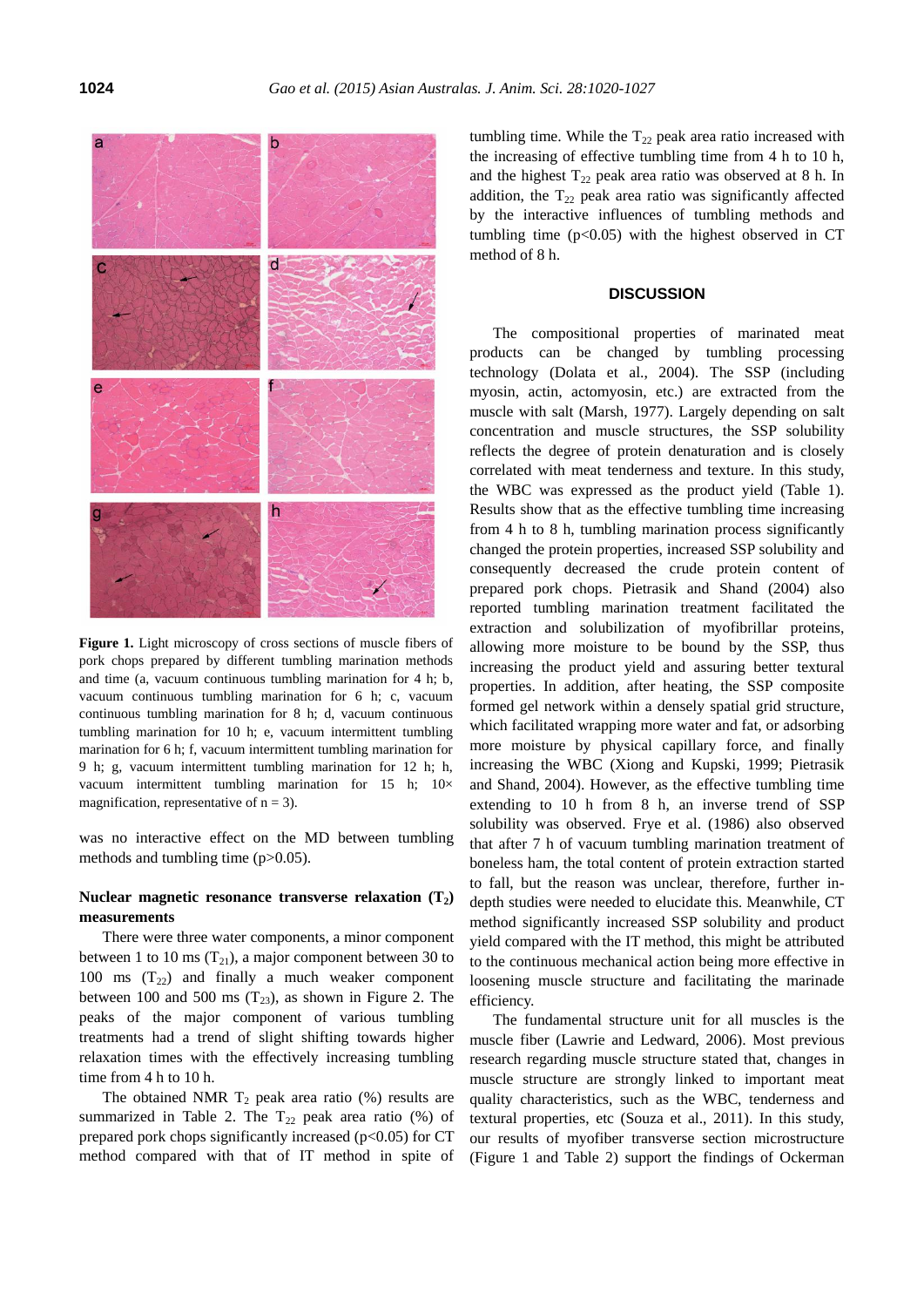

**Figure 2.** Effect of different tumbling marination methods and time on the  $T<sub>2</sub>$  relaxometry time (ms) of prepared pork chops (representative of  $n = 3$ ).

and Organisciak (1978), Pietrasik and Shand (2004) and Siró et al. (2009), which indicated that with the increasing of effective tumbling time from 4 h to 10 h, the combination of tumbling (involving meat rotating, falling and contacting with metal walls and paddles in a tumbler drum) and marinade (containing salt and polyphosphate) facilitated loosening the muscle structure, disrupting cell membranes, destroying the connection between the myofibril and collagen, promoting marinade permeation and distribution in the meat and improving the solubilization and extraction of SSP, thus reducing the MD. It is also observed that CT method was more effective in reducing MD of pork chops than IT method. It was surmised that the mechanical energy of CT method could effectively avoid the intrinsic elastic shrink of tumbled meat samples during the "rest period" in the intermittent tumbling process. Consequently, the CT method was more effective in loosening muscle structure, destroying the connection between the myofibers and the connective tissue and facilitating marinade penetration into meat uniformly. Moreover, the severest distortions and the smallest diameter of muscle fibers were obtained by CT method of 10 h.

Recently, as an advanced non-destructive technique, low field NMR relaxometry has been widely applied to obtain basic information about water mobility and distribution status; the mechanism of NMR is to probe the mobility of water protons and exchangeable protons in meat proteins (Bertram and Andersen, 2004; Straadt et al., 2007). Many studies including the determination of WBC and quality characteristics of meat or meat products were performed by the use of NMR (Brown et al., 2000; Bertram et al., 2002).

In view of previously related research results, three water components of  $T_{21}$ ,  $T_{22}$ , and  $T_{23}$  (Figure 2) in raw meat of this study probably reflect the bound water, immobilized water and free water, respectively (Bertram et al., 2001; Lawrie and Ledward, 2006). Approximately 80% of the water in raw meat was immobilized water, which mainly existed in the spaces between the thick filaments of myosin and the thin filaments of actin/tropomyosin (Offer and Trinick, 1983; Straadt et al., 2007). As a result of the WBC being strongly linked to the immobilized water, so the discussion mainly focuses on the  $T_{22}$  component. NMR result from Table 2 is in agreement with observations by Dolata et al. (2004) and Cheng et al. (2011), who explained that the association of longer tumbling time and tumbling marination process facilitated disrupting the muscle fiber structure, promoting access of marinade to the intracellular myofibrillar proteins and releasing SSP into the intracellular space, and thus increasing  $T_{22}$  water component. Meanwhile, this association also improved  $T_{22}$  water mobility as shown by the  $T_{22}$  peak slightly shifting towards higher relaxation times (Figure 2). Regardless of tumbling time, the continuously mechanical effects of CT method significantly increased  $T_{22}$  peak area ratio compared with IT method, and this result reflects the increasing of the WBC and total moisture content of pork chops as noted earlier.

### **CONCLUSIONS**

The continuous mechanical effect of CT method was more effective in decreasing the MD, increasing the total moisture content, product yield, SSP solubility and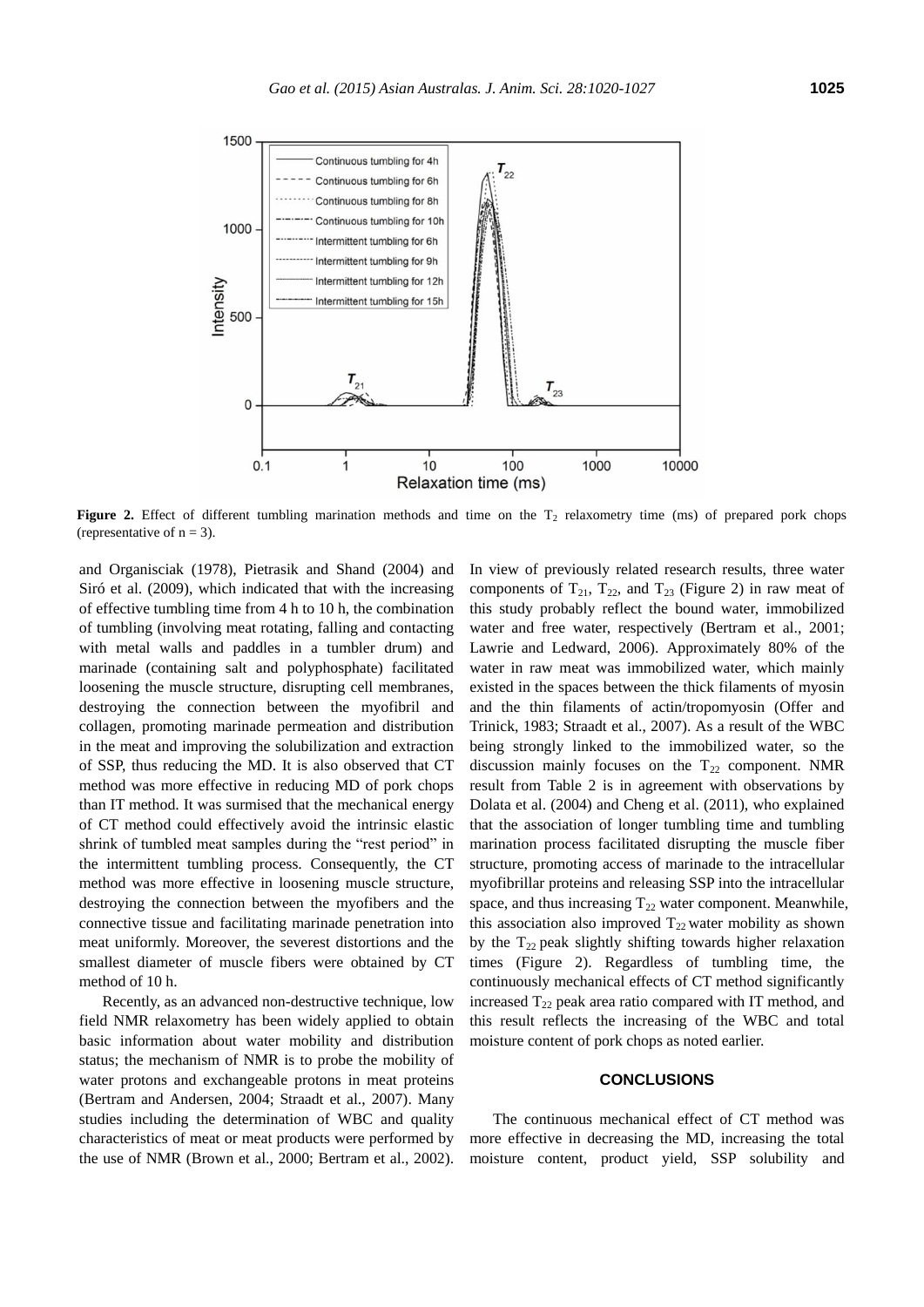immobilized water component of prepared pork chops regardless of tumbling time. With the effective tumbling time increased from 4 h to 10 h, the crude protein content, fat content and the MD continued to decrease, whereas the SSP solubility of prepared pork chops firstly increased and then decreased. Besides, the highest values of total moisture content, SSP solubility and immobilized water component were observed at 8 h. Thus, we believe that a 10 h tumbling time is too long and consequently not suitable for this kind of pork chops. In addition, an interactive effect between CT method and effective tumbling time was also observed for the chemical composition and proportion of immobilized water. These results demonstrated that a CT method of 8 h was the most beneficial for improving the muscle structure and water distribution status, increasing the WBC and accelerating the marinade efficiency; and thus, it should be chosen as the most optimal treatment method for the processing production of prepared pork chops.

## **ACKNOWLEDGMENTS**

This study was funded by the National Science & Technology Pillar Program during the Twelfth Five-year Plan Period of China (2012BAD28B03), Three Agricultural Projects of Jiangsu Province of China (SX(2011)146), and the Fundamental Research Funds for the Central Universities of China (KYZ201222).

#### **REFERENCES**

- AOAC. 2000. Official Methods of Analysis. 17th Edition. Association of Official Analytical Chemists, Washington, DC, USA.
- Alvarado, C. and S. McKee. 2007. [Marination to improve](http://japr.oxfordjournals.org/content/16/1/113.short)  [functional properties and safety of poultry meat.](http://japr.oxfordjournals.org/content/16/1/113.short) J. Appl. Poult. Res. 16:113-120.
- Barbut, S., L. Zhang, and M. Marcone. 2005. [Effects of pale,](http://ps.oxfordjournals.org/content/84/5/797.short)  [normal, and dark chicken breast meat on microstructure,](http://ps.oxfordjournals.org/content/84/5/797.short)  [extractable proteins, and cooking of marinated fillets.](http://ps.oxfordjournals.org/content/84/5/797.short) Poult. Sci. 84:797-802.
- Bertram, H. C. and H. J. Andersen. 2004. [Applications of NMR in](http://www.sciencedirect.com/science/article/pii/S006641030453003X)  [meat science.](http://www.sciencedirect.com/science/article/pii/S006641030453003X) Annu. Rep. NMR Spectrosc. 53:157-202.
- Bertram, H. C., S. Dønstrup, A. H. Karlsson, and H. J. Andersen. 2002. Continuous distribution analysis of  $T<sub>2</sub>$  relaxation in meat [–an approach in the determination of water-holding capacity.](http://www.sciencedirect.com/science/article/pii/S0309174001001346)  Meat Sci. 60:279-285.
- Bertram, H. C., A. H. Karlsson, M. Rasmussen, O. D. Pedersen, S. Dønstrup, and H. J. Andersen. 2001. [Origin of](http://pubs.acs.org/doi/abs/10.1021/jf001402t)  multiexponential  $T_2$  [relaxation in muscle myowater.](http://pubs.acs.org/doi/abs/10.1021/jf001402t) J. Agric. Food Chem. 49:3092-3100.
- Brown, R. J. S., F. Capozzi, C. Cavani, M. A. Cremonini, M. Petracci, and G. Placucci. 2000. [Relationships between](http://www.sciencedirect.com/science/article/pii/S1090780700921633) <sup>1</sup>H [NMR relaxation data and some technological parameters of](http://www.sciencedirect.com/science/article/pii/S1090780700921633)  [meat: A chemometric approach.](http://www.sciencedirect.com/science/article/pii/S1090780700921633) J. Magn. Reson. 147:89-94.
- Cassidy, R. O., H. W. Ockerman, B. Krol, P. S. Roon, R. F. Plimpton, and V. R. Cahill. 1978. [Effect of tumbling method,](http://onlinelibrary.wiley.com/doi/10.1111/j.1365-2621.1978.tb02532.x/abstract)

[phosphate level and final cook temperature on histological](http://onlinelibrary.wiley.com/doi/10.1111/j.1365-2621.1978.tb02532.x/abstract)  [characteristics of tumbled porcine muscle tissue.](http://onlinelibrary.wiley.com/doi/10.1111/j.1365-2621.1978.tb02532.x/abstract) J. Food Sci. 43:1514-1518.

- Cheng, J. H., S. T. Wang, Y. M. Sun, and H. W. Ockerman. 2011. [Effect of phosphate, ascorbic acid and α-tocopherol injected at](http://www.sciencedirect.com/science/article/pii/S0309174010003712)  [one-location with tumbling on quality of roast beef.](http://www.sciencedirect.com/science/article/pii/S0309174010003712) Meat Sci. 87:223-228.
- Dolata, W., E. Piotrowska, J. Wajdzik, and J. Tritt-Goc. 2004. [The](http://www.sciencedirect.com/science/article/pii/S0309174003002407)  [use of the MRI technique in the evaluation of water](http://www.sciencedirect.com/science/article/pii/S0309174003002407)  [distribution in tumbled porcine muscle.](http://www.sciencedirect.com/science/article/pii/S0309174003002407) Meat Sci. 67:25-31.
- Frye, C. B., L. W. Hand, C. R. Calkins, and R. W. Mandigo. 1986. [Reduction or replacement of sodium chloride in a tumbled](http://onlinelibrary.wiley.com/doi/10.1111/j.1365-2621.1986.tb13945.x/abstract)  [ham product.](http://onlinelibrary.wiley.com/doi/10.1111/j.1365-2621.1986.tb13945.x/abstract) J. Food Sci. 51:836-837.
- Gillette, M. 1985. Flavor effects of sodium chloride. Food Technol-Chicago 39:47-52.
- Gurikar, A. M., V. Lakshmanan, Y. P. Gadekar, B. D. Sharma, and A. S. R. Anjaneyulu. 2014. [Effect of meat chunk size,](http://link.springer.com/article/10.1007/s13197-012-0644-9)  [massaging time and cooking time on quality of restructured](http://link.springer.com/article/10.1007/s13197-012-0644-9)  [pork blocks.](http://link.springer.com/article/10.1007/s13197-012-0644-9) J. Food Sci. Technol. 51:1363-1369.
- Hullberg, A., L. Johansson, and K. Lundstrom. 2005. [Effect of](http://www.sciencedirect.com/science/article/pii/S030917400400275X)  tumbling and *RN* [genotype on sensory perception of cured](http://www.sciencedirect.com/science/article/pii/S030917400400275X)[smoked pork loin.](http://www.sciencedirect.com/science/article/pii/S030917400400275X) Meat Sci. 69:721-732.
- Krause, R. J., H. W. Ockerman, B. Krol, P. C. Moerman, and R. F. Plimpton. 1978. [Influence of tumbling, tumbling time, trim](http://onlinelibrary.wiley.com/doi/10.1111/j.1365-2621.1978.tb02438.x/abstract)  [and sodium tripolyphosphate on quality and yield of cured](http://onlinelibrary.wiley.com/doi/10.1111/j.1365-2621.1978.tb02438.x/abstract)  [hams.](http://onlinelibrary.wiley.com/doi/10.1111/j.1365-2621.1978.tb02438.x/abstract) J. Food Sci. 43:853-855.
- Lawrie, R. A. and D. A. Ledward. 2006. Lawrie's Meat Science. 7th Edition. Woodhead Publishing, Cambridge, England.
- Li, C., G. Zhou, and X. Xu. 2008. [Changes of meat quality](http://onlinelibrary.wiley.com/doi/10.1111/j.1365-2621.2007.01524.x/abstract?deniedAccessCustomisedMessage=&userIsAuthenticated=false)  [characteristics and intramuscular connective tissue of beef](http://onlinelibrary.wiley.com/doi/10.1111/j.1365-2621.2007.01524.x/abstract?deniedAccessCustomisedMessage=&userIsAuthenticated=false)  [semitendinosus muscle during postmortem aging for Chinese](http://onlinelibrary.wiley.com/doi/10.1111/j.1365-2621.2007.01524.x/abstract?deniedAccessCustomisedMessage=&userIsAuthenticated=false)  [Yellow bulls.](http://onlinelibrary.wiley.com/doi/10.1111/j.1365-2621.2007.01524.x/abstract?deniedAccessCustomisedMessage=&userIsAuthenticated=false) Int. J. Food Sci. Technol. 43:838-845.
- Marsh, B. 1977. Temperature and postmortem change: energy use and meat quality. In: Proceedings of the Meat Industry Research Conference, Center for Continuing Education, University of Chicago, IL, USA. pp. 13.
- Motycka, R. R. and P. J. Bechtel. 1983. [Influence of pre-rigor](http://onlinelibrary.wiley.com/doi/10.1111/j.1365-2621.1983.tb03531.x/abstract)  [processing, mechanical tenderization, tumbling method and](http://onlinelibrary.wiley.com/doi/10.1111/j.1365-2621.1983.tb03531.x/abstract)  [processing time on the quality and yield](http://onlinelibrary.wiley.com/doi/10.1111/j.1365-2621.1983.tb03531.x/abstract) of ham. J. Food Sci. 48:1532-1536.
- Murphy, M. and H. Zerby. 2004. [Prerigor infusion of lamb with](http://www.sciencedirect.com/science/article/pii/S0309174003001098)  [sodium chloride, phosphate, and dextrose solutions to improve](http://www.sciencedirect.com/science/article/pii/S0309174003001098)  [tenderness.](http://www.sciencedirect.com/science/article/pii/S0309174003001098) Meat Sci. 66:343-349.
- Ockerman, H. W. and C. S. Organisciak. 1978[. Diffusion of curing](http://www.ingentaconnect.com/content/iafp/jfp/1978/00000041/00000003/art00004?crawler=true)  [brine in tumbled and non-tumbled porcine tissue.](http://www.ingentaconnect.com/content/iafp/jfp/1978/00000041/00000003/art00004?crawler=true) J. Food Protect. 41:178-181.
- Offer, G. and J. Trinick. 1983. [On the mechanism of water holding](http://www.sciencedirect.com/science/article/pii/030917408390013X)  [in meat: The swelling and shrinking of myofibrils.](http://www.sciencedirect.com/science/article/pii/030917408390013X) Meat Sci. 8:245-281.
- Pietrasik, Z. and P. J. Shand. 2003. [The effect of quantity and](http://www.sciencedirect.com/science/article/pii/S0309174002002802)  [timing of brine addition on water binding and textural](http://www.sciencedirect.com/science/article/pii/S0309174002002802)  [characteristics of cooked beef rolls.](http://www.sciencedirect.com/science/article/pii/S0309174002002802) Meat Sci. 65:771-778.
- Pietrasik, Z. and P. J. Shand. 2004. [Effect of blade tenderization](http://www.sciencedirect.com/science/article/pii/S0309174003002304)  [and tumbling time on the processing characteristics and](http://www.sciencedirect.com/science/article/pii/S0309174003002304)  [tenderness of injected cooked roast beef.](http://www.sciencedirect.com/science/article/pii/S0309174003002304) Meat Sci. 66:871-879.
- Plimpton, R. F., C. J. Perkins, T. L. Sefton, V. R. Cahill, and H. W. Ockerman. 1991. [Rigor condition, tumbling and salt level](http://onlinelibrary.wiley.com/doi/10.1111/j.1365-2621.1991.tb08629.x/abstract)  [influence on physical, chemical and quality characteristics of](http://onlinelibrary.wiley.com/doi/10.1111/j.1365-2621.1991.tb08629.x/abstract)  [cured, boneless hams.](http://onlinelibrary.wiley.com/doi/10.1111/j.1365-2621.1991.tb08629.x/abstract) J. Food Sci. 56:1514-1518.